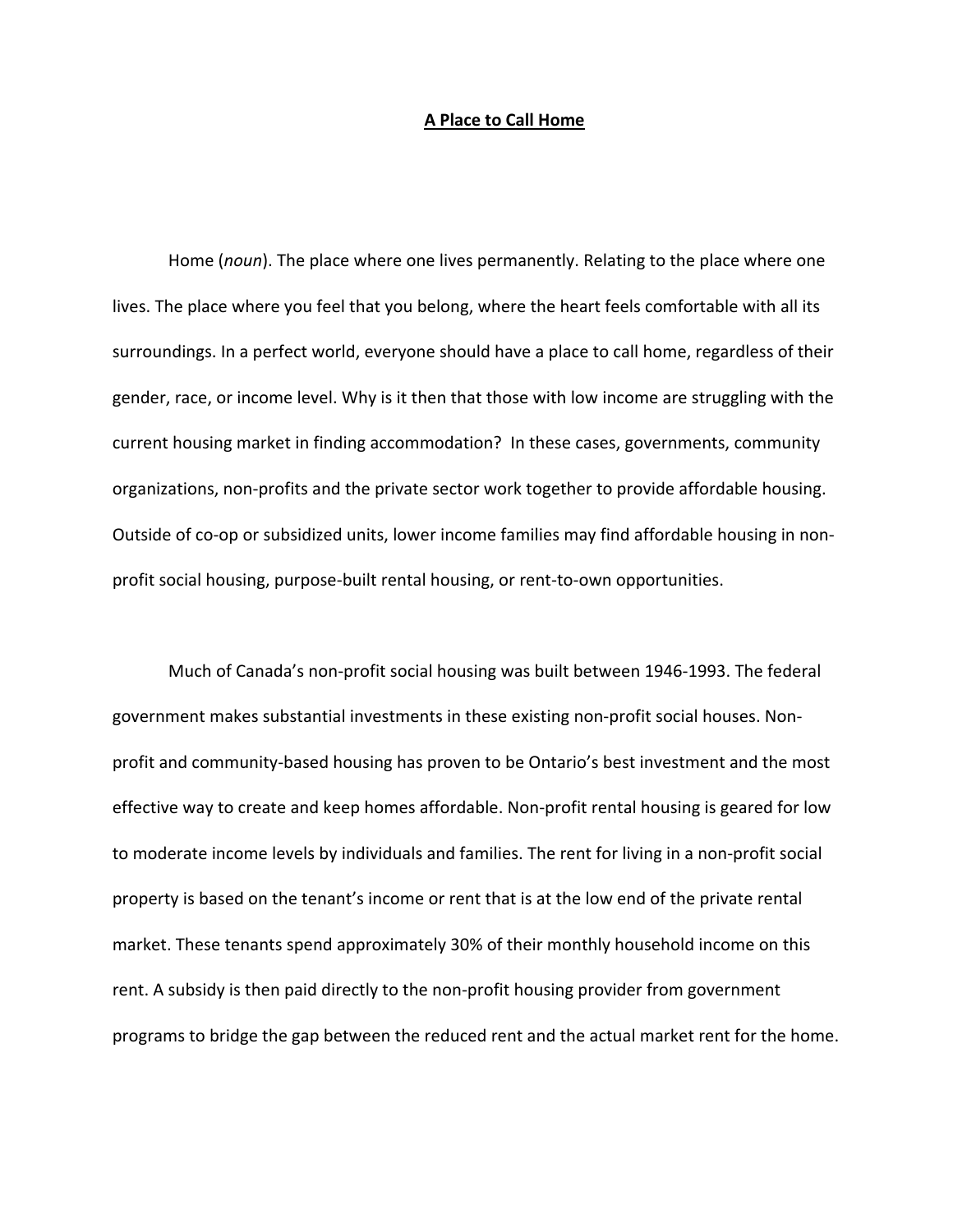Non-profit housing can help shape a community's future by providing affordable living for lowincome individuals.

Private market purpose-built rental housing is housing that has been built for the purpose of renting to low-income tenants. The most common type of this rental are apartment buildings. These buildings can be individual owned or owned by a private company and managed by the owner themselves or a hired property manager. The owner of the property sets the base rent amount to be paid by its tenants based on the local housing market. The units and pricing can vary widely based on its location, age and condition of the building. Purpose-built rental housing is considered to be the most secure form of rental housing available, as it is designed and built specifically as a long-term rental accommodation. However, there is a significant risk/reward imbalance for purpose-built rental housing market. Purpose-built housing rent is legislated by the government to an allowable rent increase year over year, and landlords are required to make ends meet with this minimal increase in money. The longer a tenant stays in the home, the more money the landlord ultimately loses, as landlords are not able to increase the rent more than the allowable yearly increase, yet the building maintenance, property taxes, and other associated costs may exceed this increase. Unfortunately, rental property owners are not willing to lose money, and because of the constantly changing by-laws and building standards that must be adhered to, they are forced to cut back on maintenance and other building expenses which results in these types of properties facing ongoing degradation of the quality of the building itself and the rental units.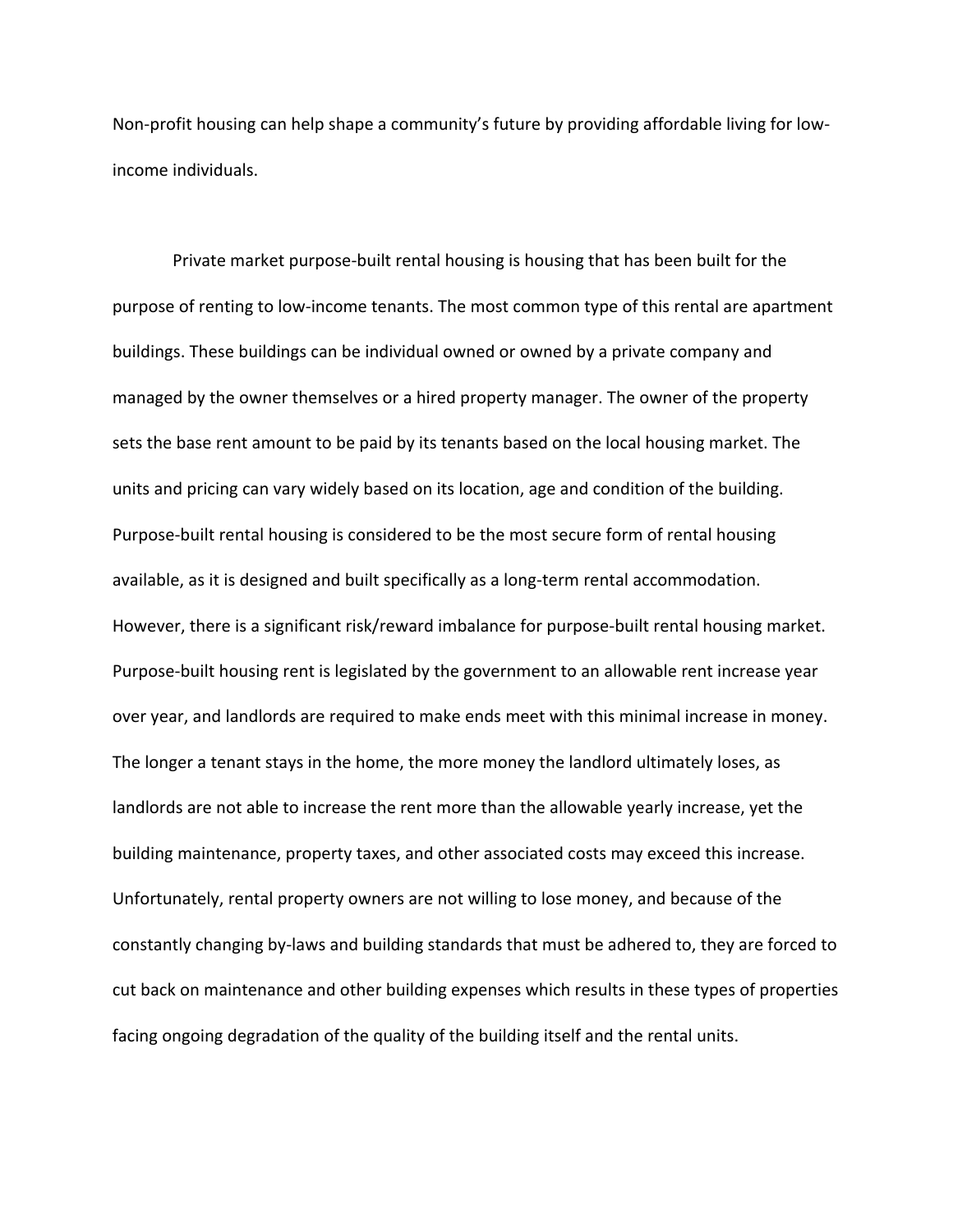Rent-to-own homes offer a unique alternative to those aspiring to home ownership on a limited income. They involve an agreement between the tenant and the landlord. Essentially, the home would be rented out, similar to how a landlord would rent an apartment. The difference is, in the way the rent payments are used. The rent payments will not only pay your rent, but a portion of it would be saved to go towards purchasing the home you are renting as a down payment. Some renters feel that renting is a waste of money as every payment you make doesn't help towards paying down a mortgage or owning the place you rent. This option then creates an opportunity for home ownership in the future. These types of programs typically last between 1-5 years, with the end result of having enough down payment and good enough credit to purchase the home and obtain a mortgage. The downfall of this type of program is generally the interest rate is substantially higher than what a typical mortgage rate would be. Also, some landlords prey on these types of people who are desperate to find a home, yet don't have the income to qualify and therefore feel they can take advantage of people in those situations. It is important to note that there are different types of rent-to-own contracts. Leaseoption contracts give the tenant the right, but not the obligation, to purchase the home at the end of the lease. If the tenant decides not to purchase the home at the end of the term, this option expires, and they can walk away without any obligation to continue paying rent or buying the property. Lease-purchase contracts tie the tenant into being legally obligated to purchase the home at the end of the lease, whether they can afford it or not. This can result in expensive legal fees and court costs so tenants should know exactly what they are getting into before agreeing to this type of program. Another consideration is the current market rents in today's housing market. With rents being extremely high in and around busy urban areas, those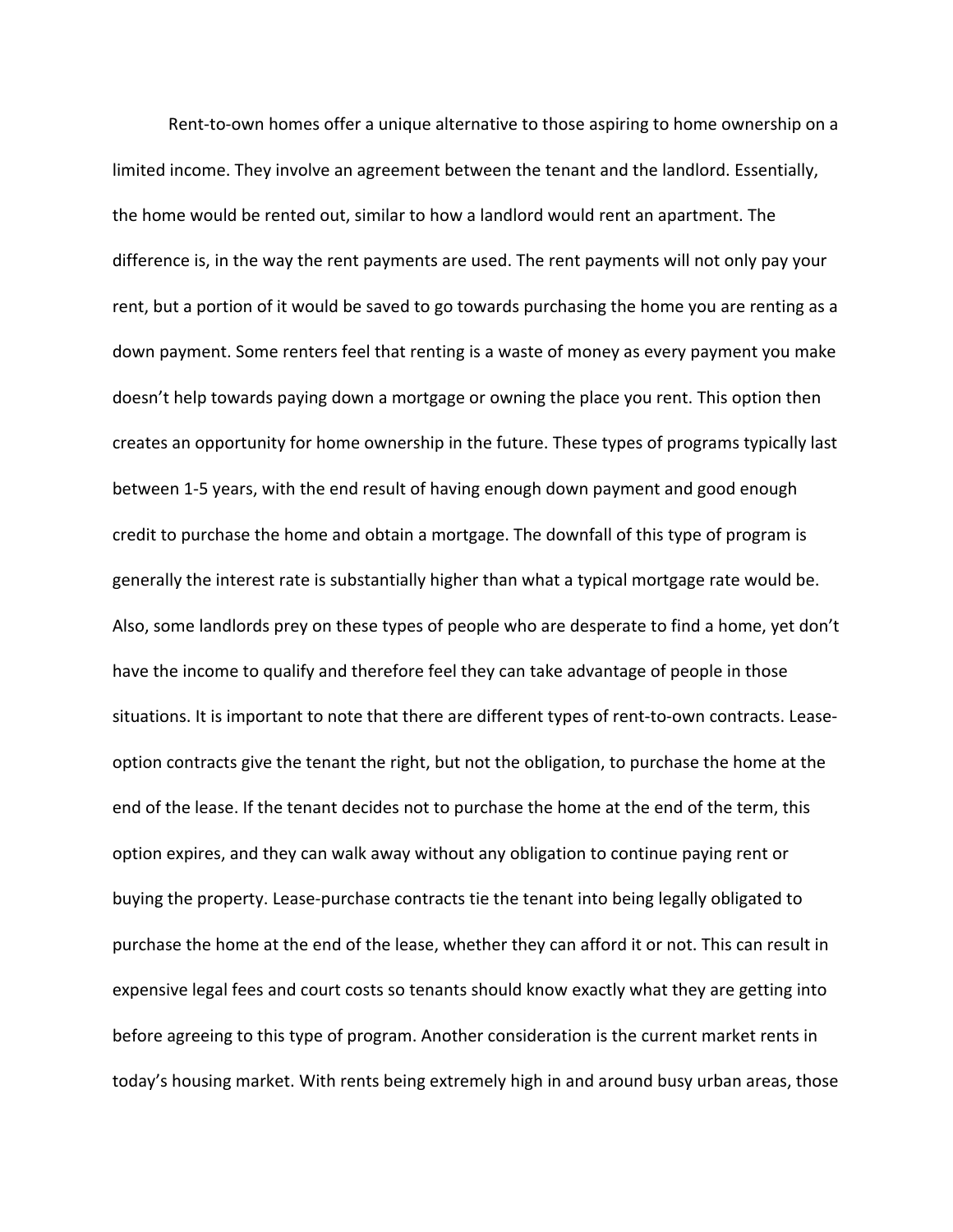looking for affordable housing may have to venture further from the city and look into suburban areas.

Many opportunities exist for those looking for affordable housing, if they know the right places to seek shelter. While co-op and subsidized housing may seem the most obvious, people can also look into non-profit social housing, purpose-built rental housing, or even rent-to-own opportunities. Unfortunately, with any of the government housing opportunities, the waitlist is sometimes several years long, and low-income families will have to look at other creative types of affordable housing. While the governments, community organizations, non-profits and the private sector work together to provide affordable housing in today's current market, lowincome families may have to think outside of the box, and outside of their current region, in order to find housing that is affordable to their family. Afterall, in a perfect world, everyone should have a place to call home.